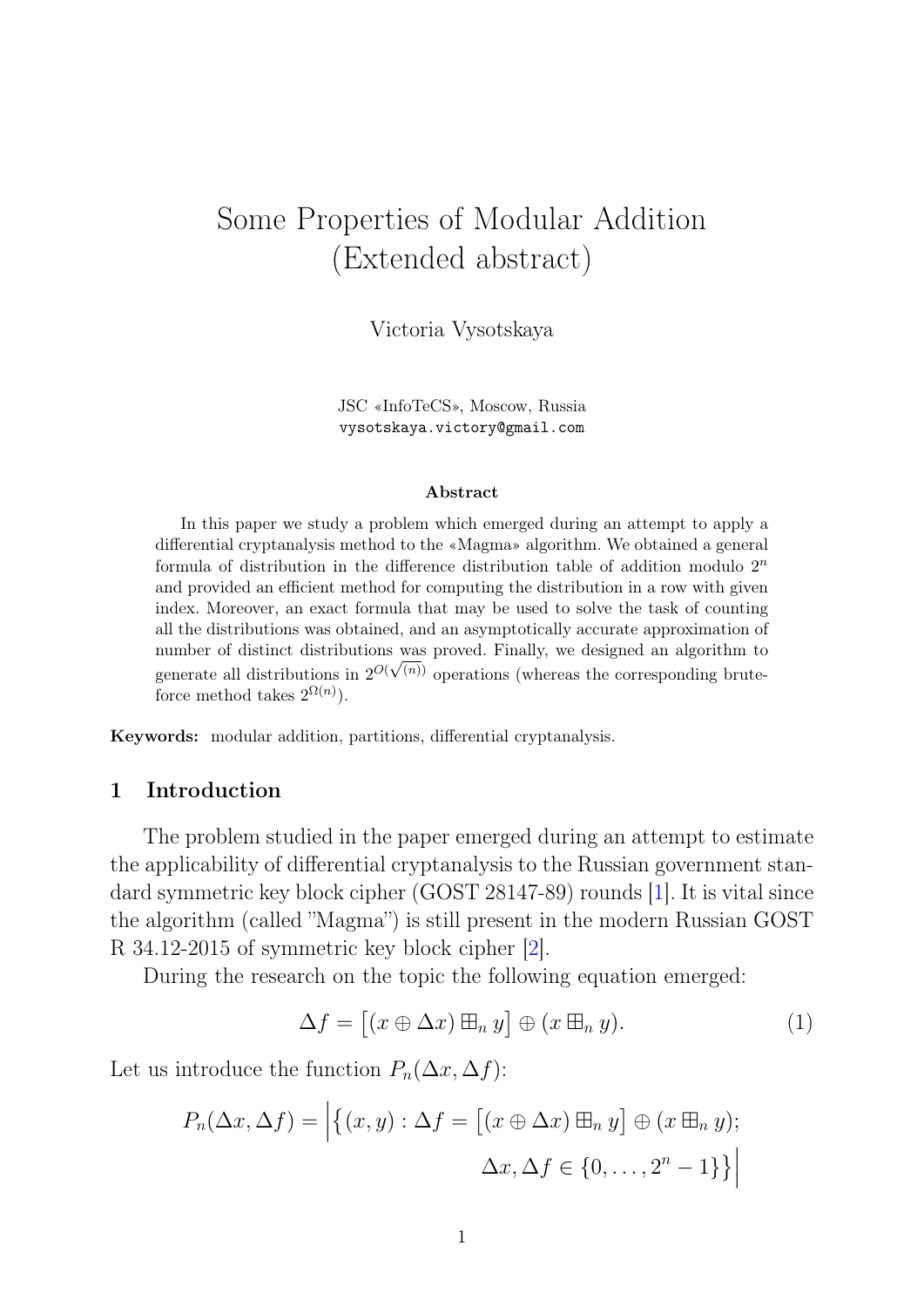(it is analogous to a special case of the differential probability of addition modulo  $2^n$  studied in [\[3\]](#page-11-2)). Let us consider the table of values of this function  $(P_n)_{\Delta x,\Delta f}$ . In this table rows are indexed by  $\Delta x$  and columns by  $\Delta f$ . Such a table is usually called difference distribution table (DDT).

Let us introduce an equivalence relation on the rows of matrix  $P_n$  as follows: two rows are called equivalent if they coincide up to permutations of elements. Next, we study the set of equivalence classes into which matrix rows are divided. Let us call such equivalence classes the *distributions*.

Note. Let us consider the calculation of number of different distributions or enumerating them, as algorithmic tasks. Then trivial (brute force) algorithm requires  $2^{\Omega(n)}$  operations as one need to calculate the value of  $\Delta f$  for all  $x, y, \Delta x \in \{0, \ldots, 2^n - 1\}$ . At the same time the algorithm based on the results presented in our article requires polynomial number of operations for the first task and  $2^{O(\sqrt{n})}$  operations for the second.

## 2 Parametrization of distributions

<span id="page-1-0"></span>**Lemma 1.** Let matrix  $P_n$  have the form

$$
P_n = \left[ \begin{array}{cc} A & B \\ C & D \end{array} \right].
$$

Then matrix  $P_{n+1}$  has the form

$$
P_{n+1} = 2\left[\begin{array}{cc|cc} 2A & B & 0 & B \\ C & D & C & D \\ \hline 0 & B & 2A & B \\ C & D & C & D \end{array}\right]
$$

.

The proof of Lemma [1](#page-1-0) is given in the Appendix [A,](#page-11-3) since it is quite cumbersome.

This Lemma can be reworded: if

$$
P_n = 2^{n+1} \left[ \begin{array}{cc} A_n & B_n \\ B_n & A_n \end{array} \right],
$$

then

$$
A_n = \begin{bmatrix} 2A_{n-1} & B_{n-1} \\ B_{n-1} & A_{n-1} \end{bmatrix}, \quad B_n = \begin{bmatrix} 0 & B_{n-1} \\ B_{n-1} & A_{n-1} \end{bmatrix}.
$$

Let us denote  $(\alpha_{n-1}, \alpha_{n-2}, \ldots, \alpha_1, \alpha_0)$  the binary representation of number *i*. Then let us match each distribution located in some row of matrix  $P_n$ with a polynomial in the following way. A row  $p_i$  corresponds to polynomial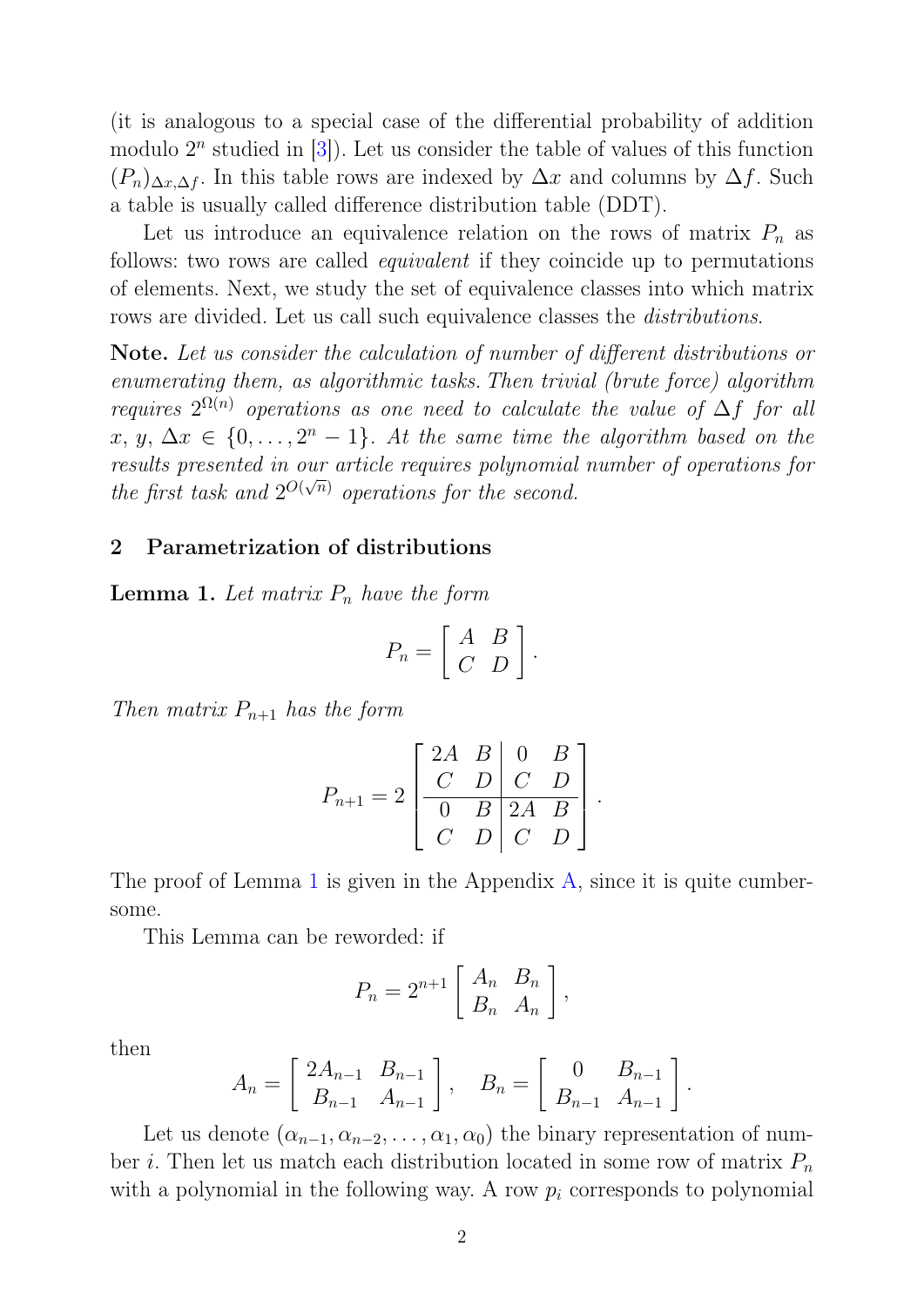$\sum_{j=0}^{n+2} c_j x^j$ , where  $c_i$  is the amount of numbers  $2^i$  in  $p_i$ . Hence multiplication by 2 corresponds to multiplication by  $x$  and concatenation to addition of polynomials. For  $a_i^i$  $i_n(x)$  and  $b_n^i$  $n \nvert_n(x)$  corresponding to *i*-th rows of  $A_n$  and  $B_n$ respectively we have:

$$
a_n^i(x) = \begin{cases} xa_{n-1}^i(x) + b_{n-1}^i(x), \text{ if } \alpha_{n-2} = 0, \\ a_{n-1}^i(x) + b_{n-1}^i(x), \text{ if } \alpha_{n-2} = 1; \end{cases}
$$

$$
b_n^i(x) = \begin{cases} b_{n-1}^i(x), \text{ if } \alpha_{n-2} = 0, \\ a_{n-1}^i(x) + b_{n-1}^i(x), \text{ if } \alpha_{n-2} = 1. \end{cases}
$$

Thus,

$$
\begin{bmatrix} a_n^i(x) \\ b_n^i(x) \end{bmatrix} = W_{\alpha_{n-2}} \begin{bmatrix} a_{n-1}^i(x) \\ b_{n-1}^i(x) \end{bmatrix},
$$

where

<span id="page-2-0"></span>
$$
W_0 = \left[ \begin{array}{cc} x & 1 \\ 0 & 1 \end{array} \right], \quad W_1 = \left[ \begin{array}{cc} 1 & 1 \\ 1 & 1 \end{array} \right].
$$

Moreover,

$$
A_1 = [1], B_1 = [0], a_1 = 1, b_1 = 0.
$$

Repeating the same argument  $n-2$  more times we finally get

$$
a_n^i(x) + b_n^i(x) = \begin{bmatrix} 1 & 1 \end{bmatrix} \begin{bmatrix} a_n^i(x) \\ b_n^i(x) \end{bmatrix} = \begin{bmatrix} 1 & 1 \end{bmatrix} W_{\alpha_{n-2}} W_{\alpha_{n-3}} \cdots W_{\alpha_0} \begin{bmatrix} 1 \\ 0 \end{bmatrix}.
$$
\n(2)

Let us denote  $i'$ the number with binary representation  $(\alpha_{n-2}, \alpha_{n-3}, \ldots, \alpha_0)$ . This choice is based on the knowledge that the most significant bit does not affect the distribution. Let us separate groups of 0's and 1's in  $i'$ . We assume that the first one is a group of 1's, and the last one is a group of 0's (both can be empty). The number of 1's is  $K = k_1 + k_2 + \cdots + k_s$ , the number of 0's is  $L = \ell_1 + \cdots + \ell_s$  and  $L + K = n - 1$ . Then

$$
i' = \underbrace{11 \dots 1}_{k_1} \underbrace{0 \dots 0}_{\ell_1} \underbrace{1 \dots 1}_{k_2} \underbrace{0 \dots 0}_{\ell_2} \dots \underbrace{1 \dots 1}_{k_s} \underbrace{0 \dots 0}_{\ell_s}
$$

<span id="page-2-1"></span>and expression [\(2\)](#page-2-0) becomes

$$
a_n^i(x) + b_n^i(x) = \begin{bmatrix} 1 & 1 \end{bmatrix} W_1^{k_1} W_0^{\ell_1} \dots W_1^{k_s} W_0^{\ell_s} \begin{bmatrix} 1 \\ 0 \end{bmatrix}.
$$
 (3)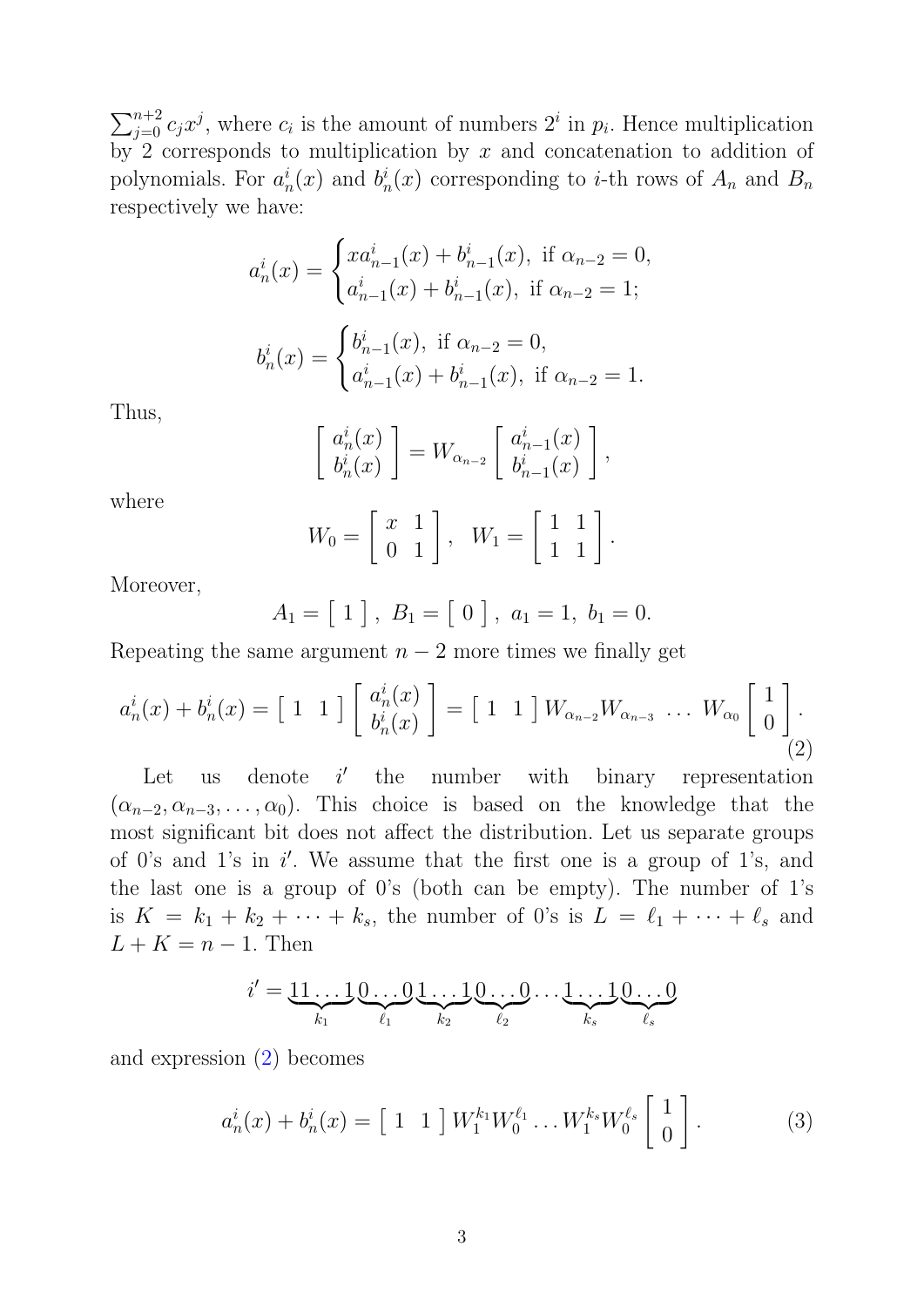We will use the following statements, easily provable by induction:

$$
W_1^k = \begin{bmatrix} 1 & 1 \\ 1 & 1 \end{bmatrix} \begin{bmatrix} 1 & 1 \\ 1 & 1 \end{bmatrix} \cdots \begin{bmatrix} 1 & 1 \\ 1 & 1 \end{bmatrix} = 2^{k-1} \begin{bmatrix} 1 & 1 \\ 1 & 1 \end{bmatrix},
$$
  

$$
W_0^\ell = \begin{bmatrix} x & 1 \\ 0 & 1 \end{bmatrix} \begin{bmatrix} x & 1 \\ 0 & 1 \end{bmatrix} \cdots \begin{bmatrix} x & 1 \\ 0 & 1 \end{bmatrix} = \begin{bmatrix} x^\ell & x^{\ell-1} + x^{\ell-2} + \cdots + 1 \\ 0 & 1 \end{bmatrix}.
$$

Then [\(3\)](#page-2-1) may be represented as:

$$
a_n^i(x) + b_n^i(x) = \begin{bmatrix} 1 & 1 \end{bmatrix} \begin{bmatrix} 1 \\ 1 \end{bmatrix} 2^{k_1 - 1} \begin{bmatrix} 1 & 1 \end{bmatrix} \begin{bmatrix} x^{\ell_1} & x^{\ell_1 - 1} + \dots + 1 \\ 0 & 1 \end{bmatrix} \begin{bmatrix} 1 \\ 1 \end{bmatrix} \dots
$$

$$
\dots \begin{bmatrix} 1 & 1 \end{bmatrix} \begin{bmatrix} x^{\ell_s} & x^{\ell_s - 1} + \dots + 1 \\ 0 & 1 \end{bmatrix} \begin{bmatrix} 1 \\ 0 \end{bmatrix}.
$$

Note that

$$
\begin{bmatrix} 1 & 1 \end{bmatrix} \begin{bmatrix} x^{\ell} & x^{\ell-1} + \cdots + 1 \\ 0 & 1 \end{bmatrix} \begin{bmatrix} 1 \\ 1 \end{bmatrix} = x^{\ell} + x^{\ell-1} + x^{\ell-2} + \cdots + 2.
$$

Then

$$
a_n^i(x) + b_n^i(x) = 2 \cdot 2^{K-s}(x^{\ell_1} + x^{\ell_1 - 1} + \dots + 2) \cdot \dots \cdot (x^{\ell_s} + x^{\ell_s - 1} + \dots + 2)x^{\ell_s}.
$$

Hence

$$
p_n^i(x) = 2^{K-s+1} \prod_{j=1}^{s-1} (x^{\ell_j} + x^{\ell_j - 1} + \dots + 2) x^{\ell_s}.
$$
 (4)

Let us denote  $Q_n$  the set of tuples  $(s, L, \ell_s, \tilde{\ell}),$  where  $s \in \{1, \ldots, n-1\},$  $\ell_s \in \{0, \ldots, n-1\}, L \in \{0, \ldots, n-s\}$  and  $\tilde{\ell}$  is a multiset of  $s-1$  positive integers summing up to  $L - \ell_s$ . We now want to prove that there is a oneto-one correspondence between the set of polynomials  $p_i^i$  $n \choose n$  and the set  $Q_n$ . It is obvious that there is a corresponding set  $q_i \in Q_n$  to each polynomial  $p_r^i$  $n(n)$  and vice versa. So it is enough to show that if two polynomials are equal then corresponding sets of parameters coincides.

Let us fix numbers  $d_1$  and  $d_2$  and then compare two expressions

$$
p_n^{d_1}(x) = 2^{K'-s'+1} \prod_{j=1}^{s'-1} (x^{\ell'_j} + x^{\ell'_j-1} + \dots + 2) x^{\ell'_{s'}},
$$
  

$$
p_n^{d_2}(x) = 2^{K''-s''+1} \prod_{j=1}^{s''-1} (x^{\ell''_j} + x^{\ell''_j-1} + \dots + 2) x^{\ell''_{s''}}.
$$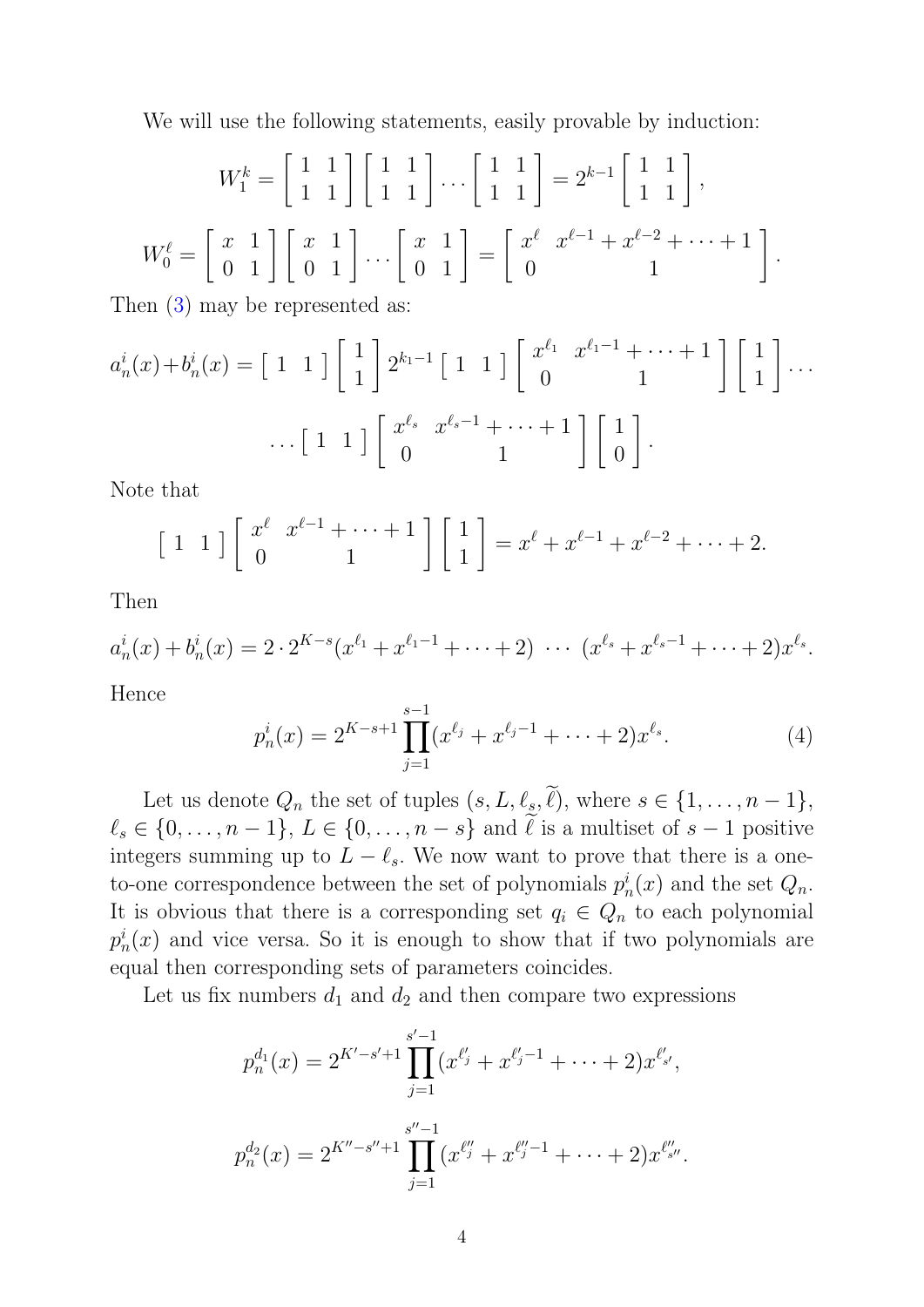If polynomials are equal, then  $2^{K'-s'+1}x^{L'} = 2^{K''-s''+1}x^{L''}$ , hence  $L' = L''$  and  $K' - s' + 1 = K'' - s'' + 1$ . Since the counts of 0's are equal, the counts of 1's are equal too, so  $s' = s''$ . Besides, the lower powers of the polynomials must coincide, hence  $\ell'$  $S'_{s'} = \ell''_{s}$  $\frac{m}{s}$ . Now it remains to prove that under stated assumptions the equality of polynomials also mean the equality of parameters  $\ell'_1$  $\ell_1', \ldots, \ell'_{s'}$  and  $\ell''_1$  $''_1, \ldots, \ell''_{s''}$  up to a permutation.

Let us denote

$$
\mathcal{G}_{\ell'_j}(x) = x^{\ell'_j} + x^{\ell'_j - 1} + \cdots + 2,
$$
  

$$
\mathcal{G}_{\ell''_j}(x) = x^{\ell''_j} + x^{\ell''_j - 1} + \cdots + 2.
$$

We now show that if

<span id="page-4-0"></span>
$$
\prod_{j'=1}^{s'-1} \mathcal{G}_{\ell'_{j'}}(x) = \prod_{j''=1}^{s''-1} \mathcal{G}_{\ell''_{j''}}(x),\tag{5}
$$

then the multiset  $\{\mathcal{G}_{\ell'_{j'}}(x)\}_{j'=1}^{s'-1}$  $j'=1$  equals to the multiset  $\{\mathcal{G}_{\ell''_{j''}}(x)\}_{j'=1}^{s''-1}$  $\frac{s^{\prime\prime}-1}{j^{\prime\prime}=1},$  or in other words the decomposition of such polynomials into factors of form  $\mathcal{G}_j(x)$ is unique. For this purpose we prove that polynomials  $\mathcal{G}_i(x)$  are pairwise coprime. Let us compute the greatest common divisor of  $\mathcal{G}_u(x)$  and  $\mathcal{G}_v(x)$  for  $u > v$ :

$$
(\mathcal{G}_u(x), \mathcal{G}_v(x)) = (x^u + x^{u-1} + \dots + 2, x^v + x^{v-1} + \dots + 2) =
$$
  
=  $(x^{u-v-1} + \dots + 1, x^v + x^{v-1} + \dots + 2) = \left(\frac{x^{u-v} - 1}{x - 1}, \frac{x^{v+1} - 1}{x - 1} + 1\right) =$   
=  $\frac{1}{x - 1} (x^{u-v} - 1, x^{v+1} + x - 2).$ 

The roots of the polynomial  $f(x) = x^{u-v} - 1$  are all roots of unity of the degree  $(u - v)$ . Let us check which of these roots can be roots of polynomial  $h(x) = x^{v+1} + x - 2.$ 

Let  $\varepsilon = \cos \frac{2\pi}{u-v} + i \cdot \sin \frac{2\pi}{u-v}$  be a primitive root of unity of the degree  $(u-v)$ , then  $\{\varepsilon^{\ell}\}_{\ell=0}^{u-v-1}$  is a set of all roots of unity of the degree  $(u-v)$ . So

$$
\varepsilon^{\ell(v+1)} + \varepsilon^{\ell} - 2 = 0.
$$

Therefore  $\varepsilon^{\ell(v+1)} = \varepsilon^{\ell} = 1$ , as  $|\varepsilon^{k}| \leq 1$  for all k. Hence

$$
\frac{1}{x-1}(x^{u-v}-1, x^{v+1}+x-2) = \frac{1}{x-1}(x-1) = 1.
$$

Now let us return to the case [\(5\)](#page-4-0). We decompose polynomials of the left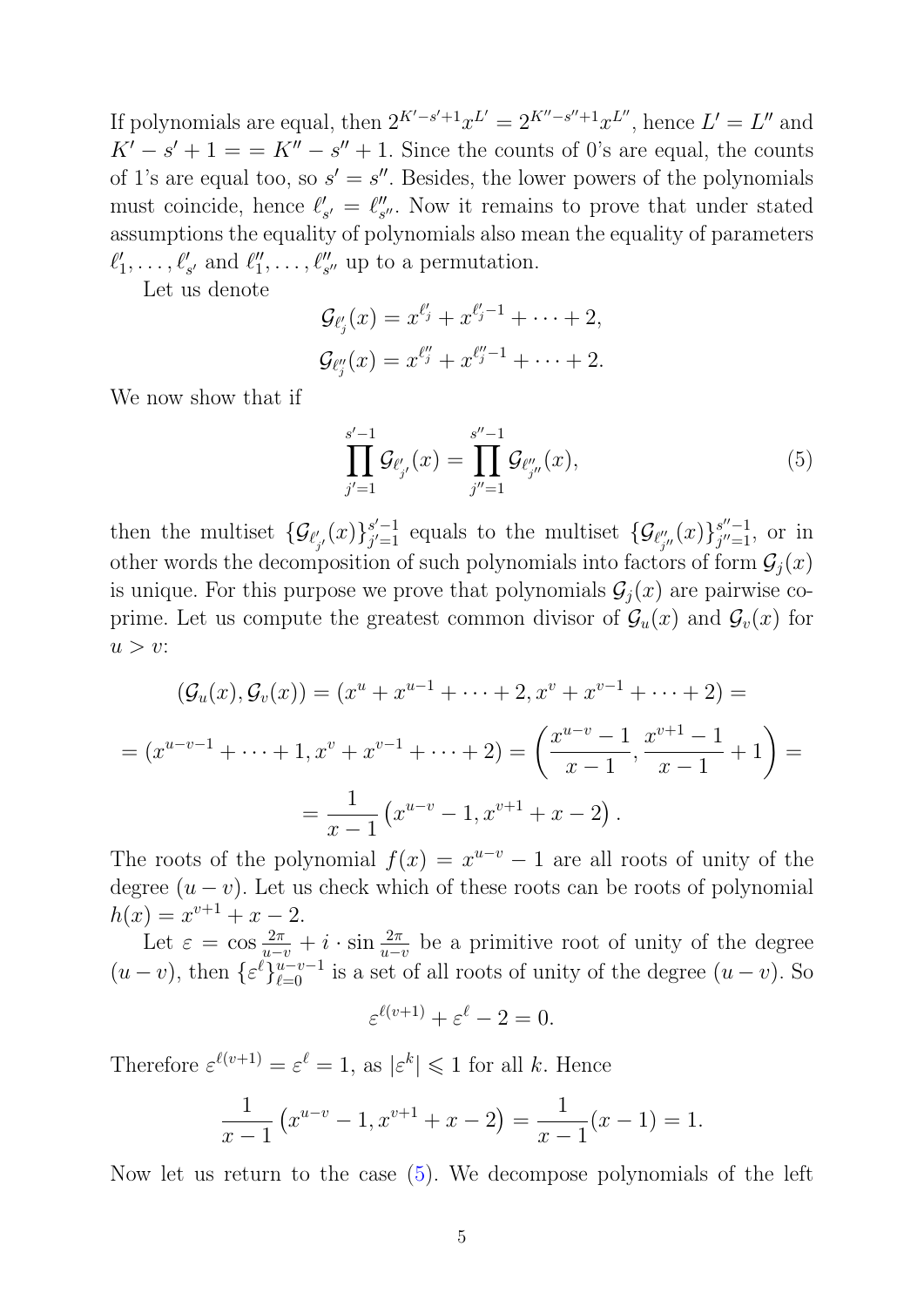and right sides into irreducible ones. Then we consider the first irreducible polynomial  $f(x)$  on the left-hand side. In order for equality to hold,  $f(x)$  also has to be present on the right-hand side. So there are some  $\mathcal{G}_u$  on the lefthand side and  $\mathcal{G}_v$  on the right-hand side divisible by  $f(x)$ . Hence, u must be equal to v. Divide both sides by  $\mathcal{G}_u$  and continue in the same fashion, arriving at the conclusion that the decomposition is unique up to a permutation.

Thus, we proved the following

<span id="page-5-0"></span>**Theorem 1.** There is a one-to-one correspondence between the set of distributions of the rows of matrix  $P_n$  and the parameters set  $Q_n$ .

Using Theorem [1](#page-5-0) one can enumerate the distributions in time proportional to their number. More precisely, one can iterate over all distinct distribution and list them in time  $O(|Q_n| \cdot \text{poly}(n))$ , where  $\text{poly}(n)$  is a polynomial of  $n$ . The only tricky part is to enumerate all the multisets with given sum, but it can be done using one of various recursive algorithms in  $O(1)$ amortised time per iteration (e. g. see [\[4\]](#page-11-4)).

#### 3 The number of distributions

Let  $p(n, k)$  be the number of partitions of n into exactly k parts. Moreover, let  $p(n, k) = 0$ , if  $k \leq 0$  or  $n \leq 0$ , but  $p(0, 0) = 1$ . If we fix s, L and  $\ell_s$  then the number of tuples from the set  $Q_n$  with these parameters is equal to  $p(L - \ell_s, s - 1)$ . Obviously there are only n tuples with  $s = 1: (1, 1, \ldots, 1, 1), (1, 1, \ldots, 1, 0), \ldots, (1, 0, \ldots, 0, 0), (0, 0, \ldots, 0, 0).$  We will consider this case separately and we will assume that  $s \geq 2$ . Finally, note that  $\sum$ n−s  $L=\ell_s$  $p(L - \ell_s, s - 1) =$ n− $\sum$  $s-\ell_s$  $L=0$  $p(L, s-1)$ . Then  $|Q_n| = \left[\sum^{n-1}\right]$  $\sum$  $n-1$ n− $\sum$  $s-\ell_s$  $p(L, s - 1)$  + n. (6)

 $L=0$ 

<span id="page-5-1"></span>We make one more note to be used later.

## <span id="page-5-2"></span>Lemma 2.  $p(n, k) = p(n - 1, k - 1) + p(n - k, k).$

 $s=2$ 

 $\ell_s=0$ 

*Proof.* Note that the partition of number n into k parts can either include some number of 1's or not include any. In the first case, there is a one-toone correspondence between such partitions and (unconstrained) partitions of  $n-1$  into  $k-1$  parts (just put additional 1 to a partition) — there are  $p(n-1, k-1)$  of them. In the second case, there is a correspondence between such partitions and (unconstrained) partitions of  $n-k$  into k parts (just add 1 to each number in partition) — there are  $p(n - k, k)$  of them.  $\Box$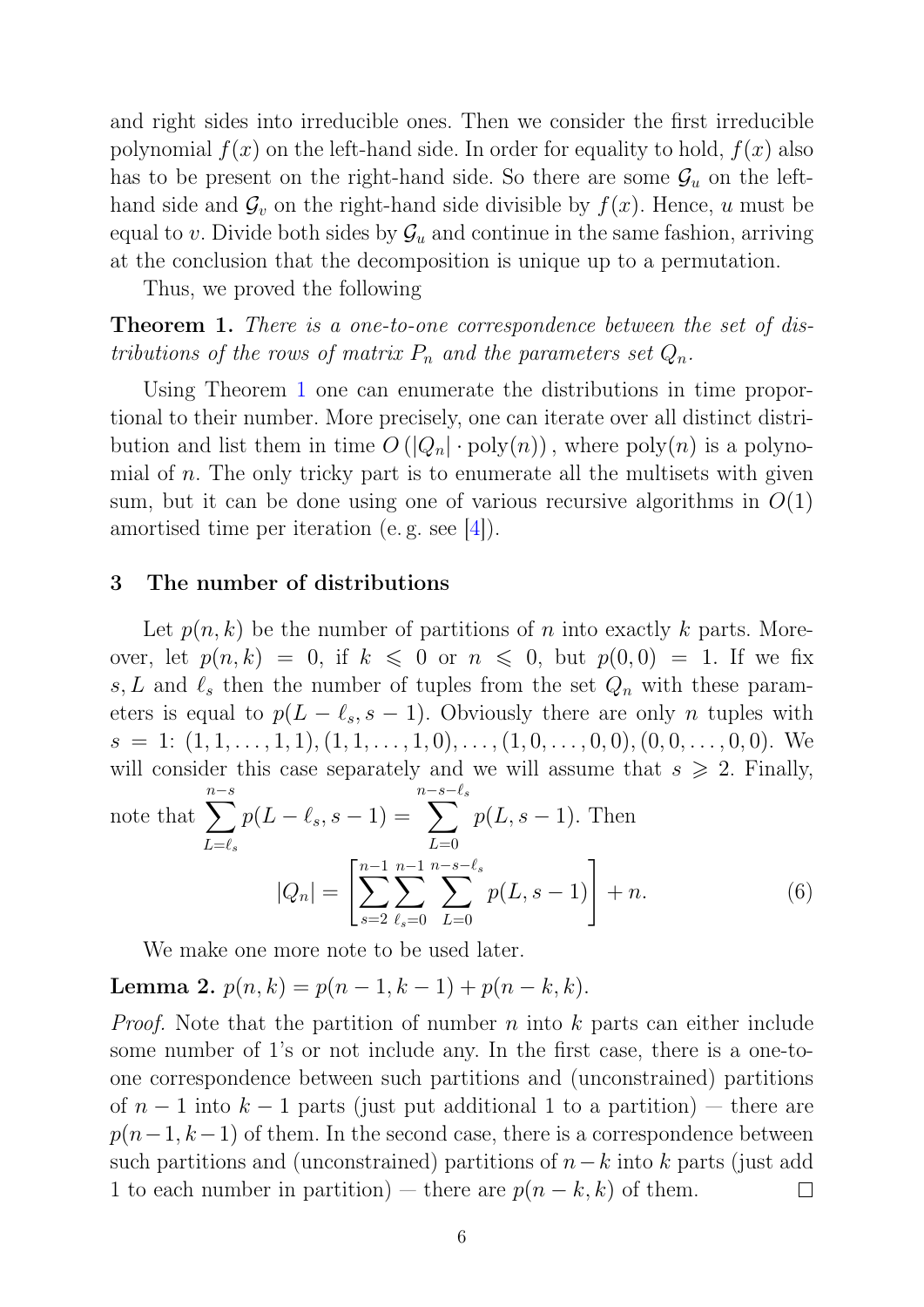We now show that the expression  $(6)$  can be simplified.

<span id="page-6-0"></span>**Theorem 2.** 
$$
|Q_n| = \sum_{j=1}^{n-1} p(j) + 1
$$
, where  $p(j) = \sum_{s=1}^{j} p(j, s)$ ,  $n > 3$ .

*Proof (by induction)*. For  $n = 4$  formula [\(6\)](#page-5-1) gives  $|Q_4| = 7$ . At the same time  $p(3) + p(2) + p(1) + 1 = 3 + 2 + 1 + 1 = 7$ .

Let us show the induction step. In other words, let us prove that the following holds

$$
\sum_{s=2}^{n} \sum_{\ell_s=0}^{n-s+1-\ell_s} p(L, s-1) - \sum_{s=2}^{n-1} \sum_{\ell_s=0}^{n-s+\ell_s} p(L, s-1) = p(n) - 1.
$$
\n
$$
\sum_{s=2}^{n} \sum_{\ell_s=0}^{n-s+1-\ell_s} \sum_{L=0}^{n-1} p(L, s-1) - \sum_{s=2}^{n-1} \sum_{\ell_s=0}^{n-1} \sum_{L=0}^{n-s+\ell_s} p(L, s-1) =
$$
\n
$$
= \sum_{s=2}^{n-1} \left[ \sum_{\ell_s=0}^{n} \sum_{L=0}^{n-s+1-\ell_s} p(L, s-1) - \sum_{\ell_s=0}^{n-1} \sum_{L=0}^{n-s+\ell_s} p(L, s-1) \right] +
$$
\n
$$
+ \sum_{\ell_s=0}^{n} \sum_{L=0}^{n-n+1-\ell_s} p(L, n-1) =
$$
\n
$$
= \sum_{s=2}^{n-1} \sum_{\ell_s=0}^{n-1} \left[ \sum_{L=0}^{n-s+1-\ell_s} p(L, s-1) - \sum_{L=0}^{n-s-\ell_s} p(L, s-1) \right] + \sum_{\ell_s=0}^{n+1-s-n} p(L, s-1)
$$
\n
$$
= \sum_{s=2}^{n-1} \sum_{\ell_s=0}^{n-1} p(n+1-s-\ell_s, s-1).
$$

Now we will prove by induction that the latter is equal to  $p(n) - 1$ . For  $n = 4$  both of them are equal to 4.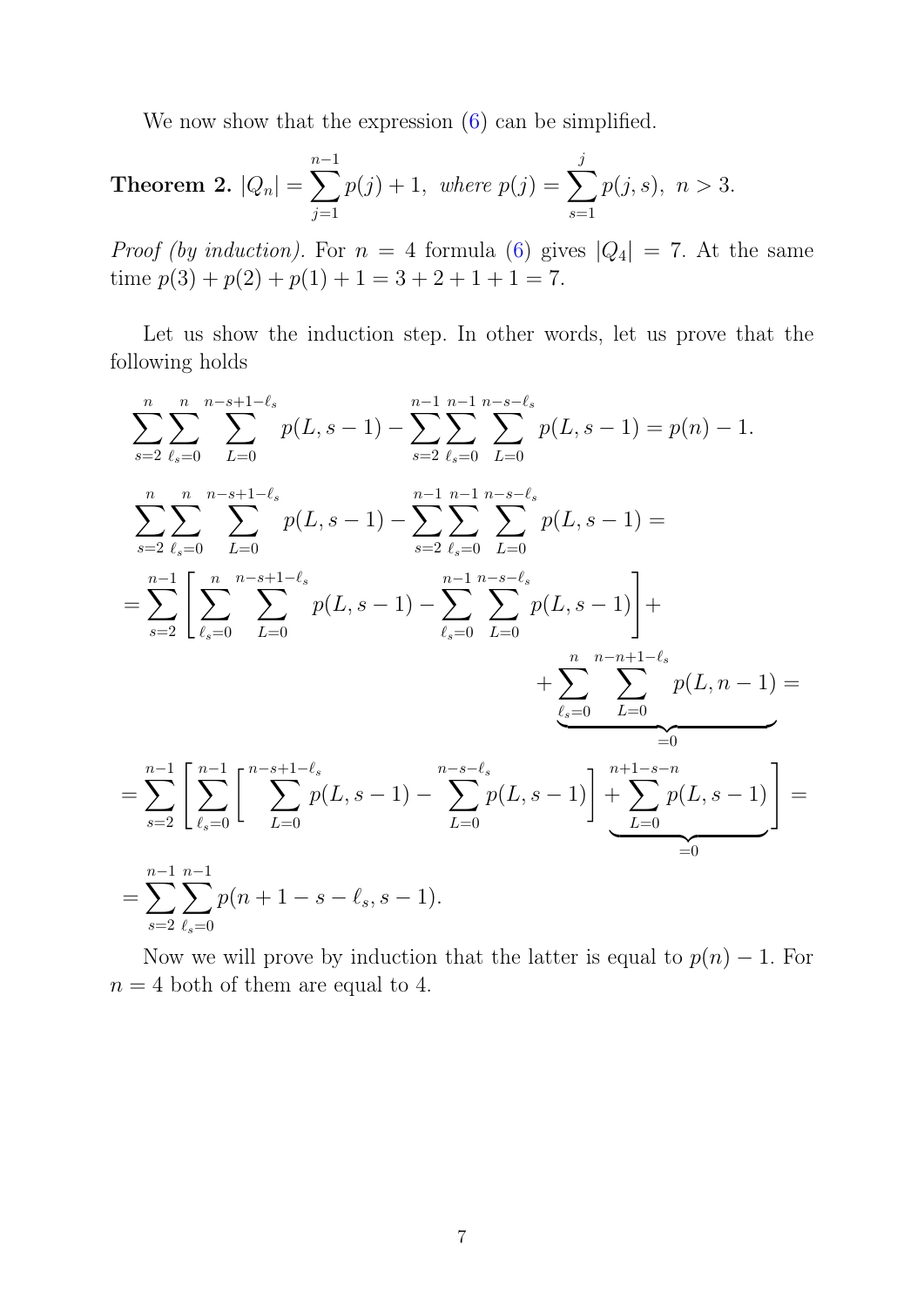Induction step: let us check the validity of equation

$$
p(n+1) - 1 = \sum_{s=2}^{n} \sum_{\ell_s=0}^{n} p(n+2-s-\ell_s, s-1) =
$$
  
= 
$$
\sum_{s=2}^{n} \sum_{\ell_s=-1}^{n-1} p(n+1-s-\ell_s, s-1) = \sum_{s=2}^{n-1} \sum_{\ell_s=0}^{n-1} p(n+1-s-\ell_s, s-1) +
$$
  
+ 
$$
\sum_{\ell_s=-1}^{n-1} p(n+1-n-\ell_s, n-1) + \sum_{s=2}^{n} p(n+1-s-(-1), s-1) =
$$
  
= 
$$
p(n) - 1 + \sum_{s=2}^{n} p(n+2-s, s-1).
$$

Since

<span id="page-7-0"></span>
$$
p(n) = \sum_{s=1}^{n} p(n, s), \ p(n + 1) = \sum_{s=1}^{n+1} p(n + 1, s),
$$

the equation becomes

$$
\sum_{s=1}^{n+1} p(n+1,s) = \sum_{s=1}^{n+1} p(n,s) + \sum_{s=1}^{n-1} p(n+1-s,s).
$$
 (7)

Let us continue transforming the expression [\(7\)](#page-7-0):

$$
\sum_{s=1}^{n} p(n+1,s) + \underbrace{p(n+1,n+1)}_{=1} = \sum_{s=2}^{n+1} p(n,s-1) + \sum_{s=1}^{n} p(n+1-s,s) -
$$

$$
-\underbrace{p(n+1-n,n)}_{=p(1,n)=0} = \sum_{s=1}^{n} p(n,s-1) + \underbrace{p(n,n)}_{=1} - \underbrace{p(n,0)}_{=0} + \sum_{s=1}^{n} p(n+1-s,s).
$$

Eventually,

$$
\sum_{s=1}^{n} p(n+1, s) = \sum_{s=1}^{n} p(n, s-1) + \sum_{s=1}^{n-1} p(n+1-s, s).
$$

Lemma [2](#page-5-2) ends the proof.

Theorem [2](#page-6-0) makes it possible to solve the task of counting all the distributions. We just have to calculate values of  $p(j, s)$  for  $j \in \{1, \ldots, n-1\}$ ,  $s \in$ 

 $\Box$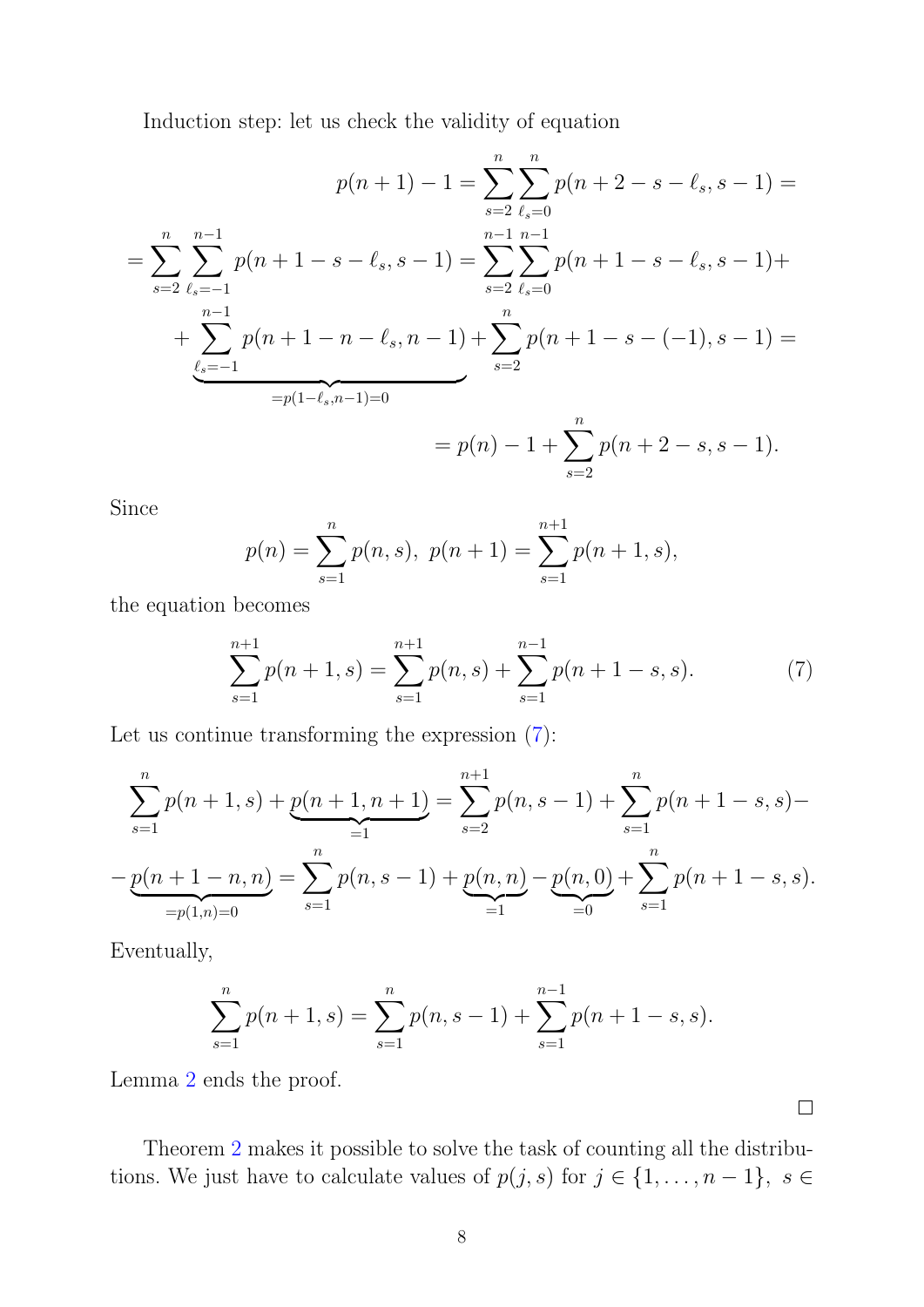$\{1,\ldots,j\}$ , then all the  $p(j)$  and finally  $|Q_n|$ . The complexity of computing  $p(j, s)$  dominates the other steps and according to Lemma [2](#page-5-2) may be done in  $O(n^2)$  additions of *n*-bit numbers. Thus we need  $O(n^3)$  bit operations for the counting problem.

### 4 Asymptotical approximation

In [\[5\]](#page-11-5) the following asymptotic formula for the number of partitions  $p(n)$ was obtained:

$$
p(n) \sim \frac{1}{4\sqrt{3n}} e^{\pi \sqrt{\frac{2n}{3}}}.
$$

Hence

$$
|Q_n| \sim \sum_{j=1}^{n-1} \frac{1}{4\sqrt{3}j} e^{\pi \sqrt{\frac{2j}{3}}} + 1 \text{ as } n \to \infty.
$$
 (8)

The following Lemma allows us to claim it.

<span id="page-8-0"></span>Lemma 3. Let  $f(n) \sim g(n)$  as  $n \to \infty$ ,  $f(n) \geq 0$ ,  $g(n) \geq 0$ ,  $f(n)$  and  $g(n)$  monotonically increase and are unbounded,  $F(n) = \sum$ n  $k=1$  $f(k), G(n) =$ n

$$
\sum_{k=1}^{n} g(k), \text{ then } F(n) \sim G(n), \ n \rightarrow \infty.
$$

You can find the proof of Lemma [3](#page-8-0) in Appendix [B.](#page-15-0)

Now we will prove an auxiliary Lemma.

#### <span id="page-8-1"></span>Lemma 4.

$$
\sum_{j=1}^{-2\sqrt{n}\ln n} \frac{1}{4\sqrt{3}j} e^{\pi\sqrt{\frac{2j}{3}}} = o\left(\frac{1}{4\sqrt{3}n} e^{\pi\sqrt{\frac{2n}{3}}}\right) \text{ as } n \to \infty.
$$

Proof. Let us show that

 $\overline{n}$ 

$$
\lim_{n \to \infty} \sum_{j=1}^{n-2\sqrt{n}\ln n} \frac{n}{j} e^{\pi \sqrt{\frac{2}{3}}(\sqrt{j}-\sqrt{n})} = 0.
$$

Since

 $\overline{n}$ j  $\langle n, j \rangle \langle n-2 \rangle$ √  $\overline{n}$  ln n

and

$$
n - 2\sqrt{n}\ln n < n,
$$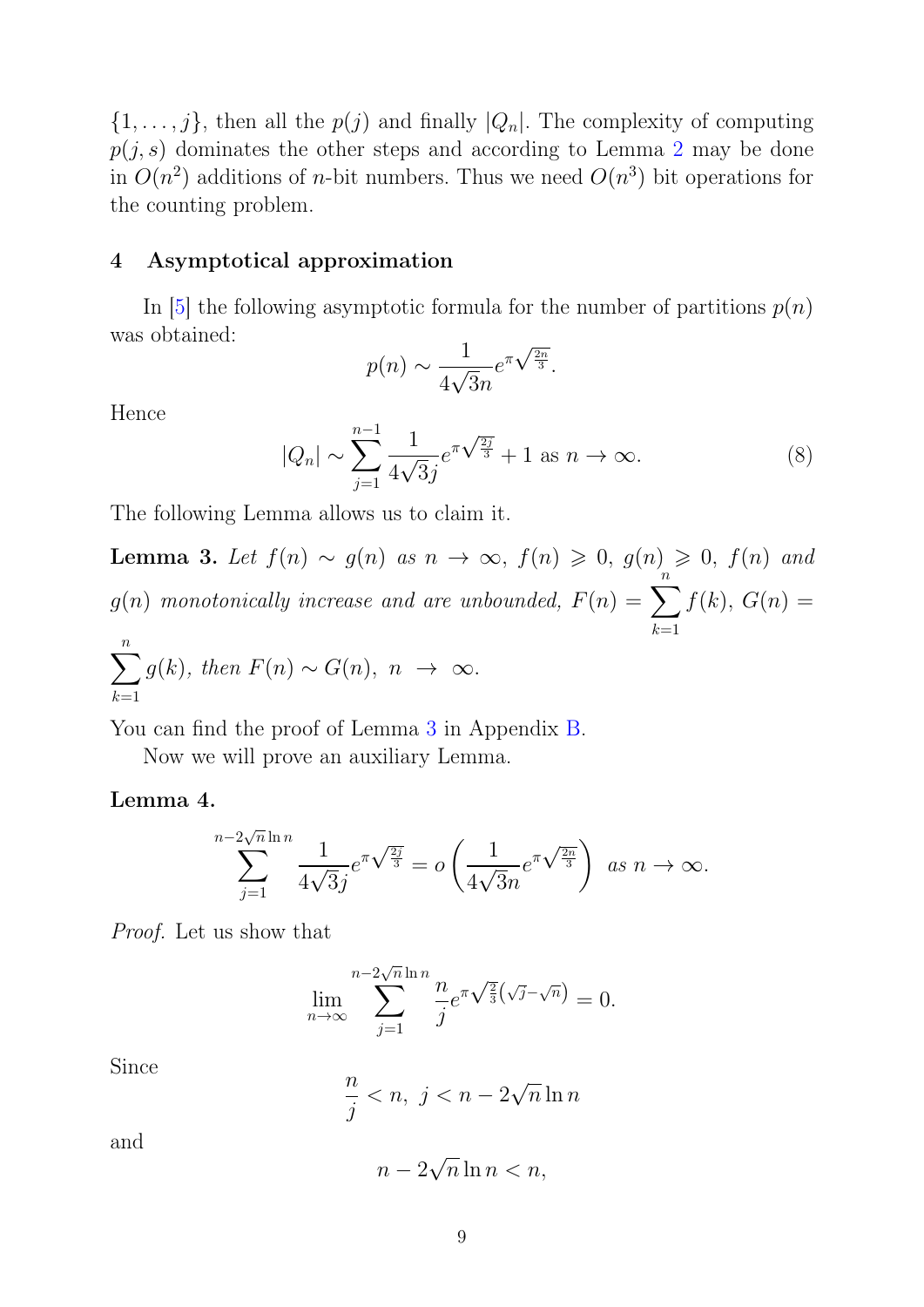it is sufficient to prove that

$$
\lim_{n \to \infty} n^2 e^{\pi \sqrt{\frac{2}{3}} \left(\sqrt{n - 2\sqrt{n} \ln n} - \sqrt{n}\right)} = 0.
$$

From

$$
\sqrt{n - 2\sqrt{n}\ln n} = \sqrt{n}\sqrt{1 - \frac{2\ln n}{\sqrt{n}}} = \sqrt{n}\left(1 - \frac{2\ln n}{2\sqrt{n}} + o\left(\frac{\ln n}{\sqrt{n}}\right)\right) =
$$
  
=  $\sqrt{n} - \ln n + o(\ln n)$ 

it follows that

$$
\lim_{n \to \infty} n^2 e^{\pi \sqrt{\frac{2}{3}} \left(\sqrt{n-2\sqrt{n \ln n} - \sqrt{n}}\right)} = \lim_{n \to \infty} n^2 e^{\pi \sqrt{\frac{2}{3}} (-\ln n + o(\ln n))} = \lim_{n \to \infty} n^{2-\pi \sqrt{\frac{2}{3}} + o(1)}.
$$

 $\Box$ 

Whereas the exponent is negative, Lemma is proved.

#### Theorem 3.

$$
\sum_{j=1}^{n} p(j) \sim \frac{e^{\pi\sqrt{\frac{2n}{3}}}}{2\sqrt{2}\pi\sqrt{n}} \text{ as } n \to \infty.
$$

*Proof.* It can be proved that there exists a number  $N_0$  such that the function on the right-hand side monotonically increases on  $[N_0; +\infty)$ . We will estimate the sum from  $N_0$  to n as first  $N_0 - 1$  summands do not influence the asymptotic.

The following holds

$$
\int_{N_0}^{n} \frac{e^{\pi \sqrt{\frac{2x}{3}}} dx}{4\sqrt{3}x} = \int_{N_0}^{n} \frac{1}{2\sqrt{2}\pi\sqrt{x}} de^{\pi \sqrt{\frac{2x}{3}}} = \frac{e^{\pi \sqrt{\frac{2x}{3}}}}{2\sqrt{2}\pi\sqrt{x}} \Big|_{N_0}^{n} + \int_{N_0}^{n} \frac{e^{\pi \sqrt{\frac{2x}{3}}}}{2\sqrt{2}\pi x^{3/2}} dx =
$$

$$
= \frac{e^{\pi \sqrt{\frac{2x}{3}}}}{2\sqrt{2}\pi\sqrt{n}} - \frac{e^{\pi \sqrt{\frac{2x}{3}}}}{2\sqrt{2}\pi\sqrt{N_0}} + \int_{N_0}^{n} \frac{e^{\pi \sqrt{\frac{2x}{3}}}}{2\sqrt{2}\pi x^{3/2}} dx.
$$

Now we will show that the last two summands here are  $o(e^{\pi\sqrt{\frac{2n}{3}}}$  $\frac{2n}{3}n^{-\frac{1}{2}}$ ). For the first of them it is obvious, so let us focus on the second. For this purpose we note that

$$
\sum_{j=N_0}^{n-1} f(x) \leqslant \int_{N_0}^n f(x) dx \leqslant \sum_{j=N_0+1}^n f(x)
$$

for non-decreasing function  $f$ . So by Lemma [4](#page-8-1)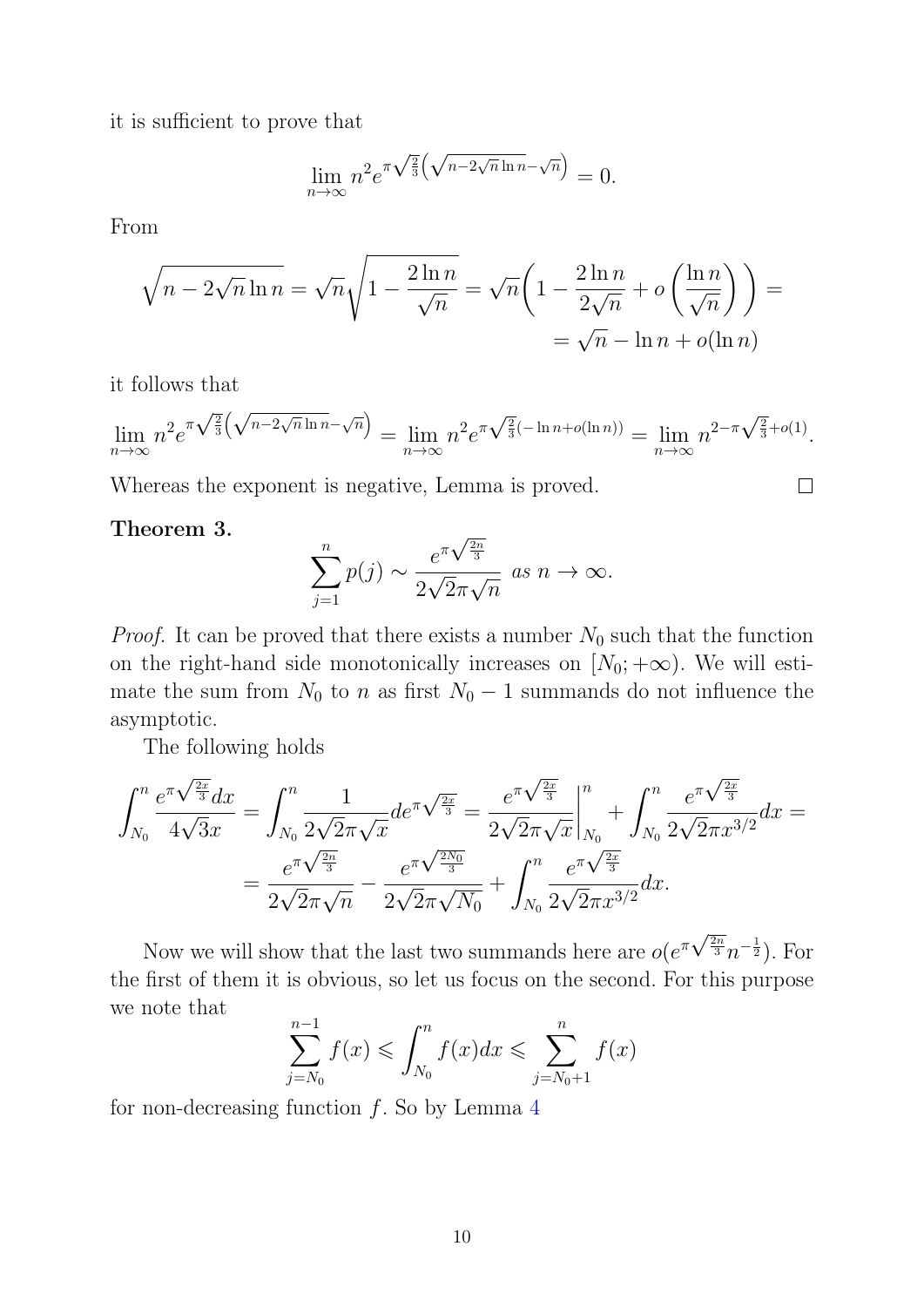$$
\int_{N_0}^n \frac{e^{\pi \sqrt{\frac{2x}{3}}}}{2\sqrt{2\pi}x^{3/2}} \leq \sum_{N_0+1}^n \frac{e^{\pi \sqrt{\frac{2x}{3}}}}{2\sqrt{2\pi}x^{3/2}} \sim \sum_{j=n-2\sqrt{n}\ln n}^n \frac{e^{\pi \sqrt{\frac{2x}{3}}}}{2\sqrt{2\pi}x^{3/2}} \leq \frac{e^{\pi \sqrt{\frac{2x}{3}}}}{2\sqrt{2\pi}(n-2\sqrt{n}\ln n)^{\frac{3}{2}}} \cdot 2\sqrt{n}\ln n \sim \frac{e^{\pi \sqrt{\frac{2x}{3}}}}{\sqrt{2\pi}n^{\frac{3}{2}}}\sqrt{n}\ln n = \frac{e^{\pi \sqrt{\frac{2x}{3}}}}{\sqrt{2\pi}n}\ln n.
$$

Finally for  $n \to \infty$ 

$$
\left(\frac{e^{\pi\sqrt{\frac{2n}{3}}}}{\sqrt{2}\pi n}\ln n\right)\left(\frac{e^{\pi\sqrt{\frac{2n}{3}}}}{\sqrt{n}}\right)^{-1} = \frac{\ln n}{\sqrt{2}\pi\sqrt{n}} \to 0.
$$

In addition,

$$
\sum_{j=N_0+1}^{n} f(x) - \sum_{j=N_0}^{n-1} f(x) = f(n) - f(N_0) = \frac{e^{\pi \sqrt{\frac{2n}{3}}}}{4\sqrt{3n}} - \frac{e^{\pi \sqrt{\frac{2N_0}{3}}}}{4\sqrt{3}N_0} = o\left(\frac{e^{\pi \sqrt{\frac{2n}{3}}}}{\sqrt{n}}\right)
$$

and the following equality

$$
\sum_{j=N_0}^{n} \frac{e^{\pi \sqrt{\frac{2j}{3}}}}{4\sqrt{3}j} \sim \int_{N_0}^{n} \frac{e^{\pi \sqrt{\frac{2x}{3}}}}{4\sqrt{3}x} dx.
$$

 $\Box$ 

concludes the proof of the Theorem.

According to the above Theorem and the note after Theorem [1](#page-5-0) we can enumerate all the distributions in time  $2^{O(\sqrt{n})}$  that is obviously substantially better than brute force algorithm with complexity  $2^{\Omega(n)}$ .

## 5 Conclusion

We obtained a general form of distributions in DDT. Moreover, we provided an efficient method for computing the distribution in a row with given index. The obtained results imply a possibility to substantially accelerate the construction of all possible distributions. We showed that all the distributions now can be generated in time proportional to the amount of them. We have proved that the number of distinct distributions is  $2^{O(\sqrt{n})}$ , so the whole generating algorithm would take  $2^{O(\sqrt{n})}$  operations. At the same time the brute force algorithm requires  $2^{\Omega(n)}$  operations.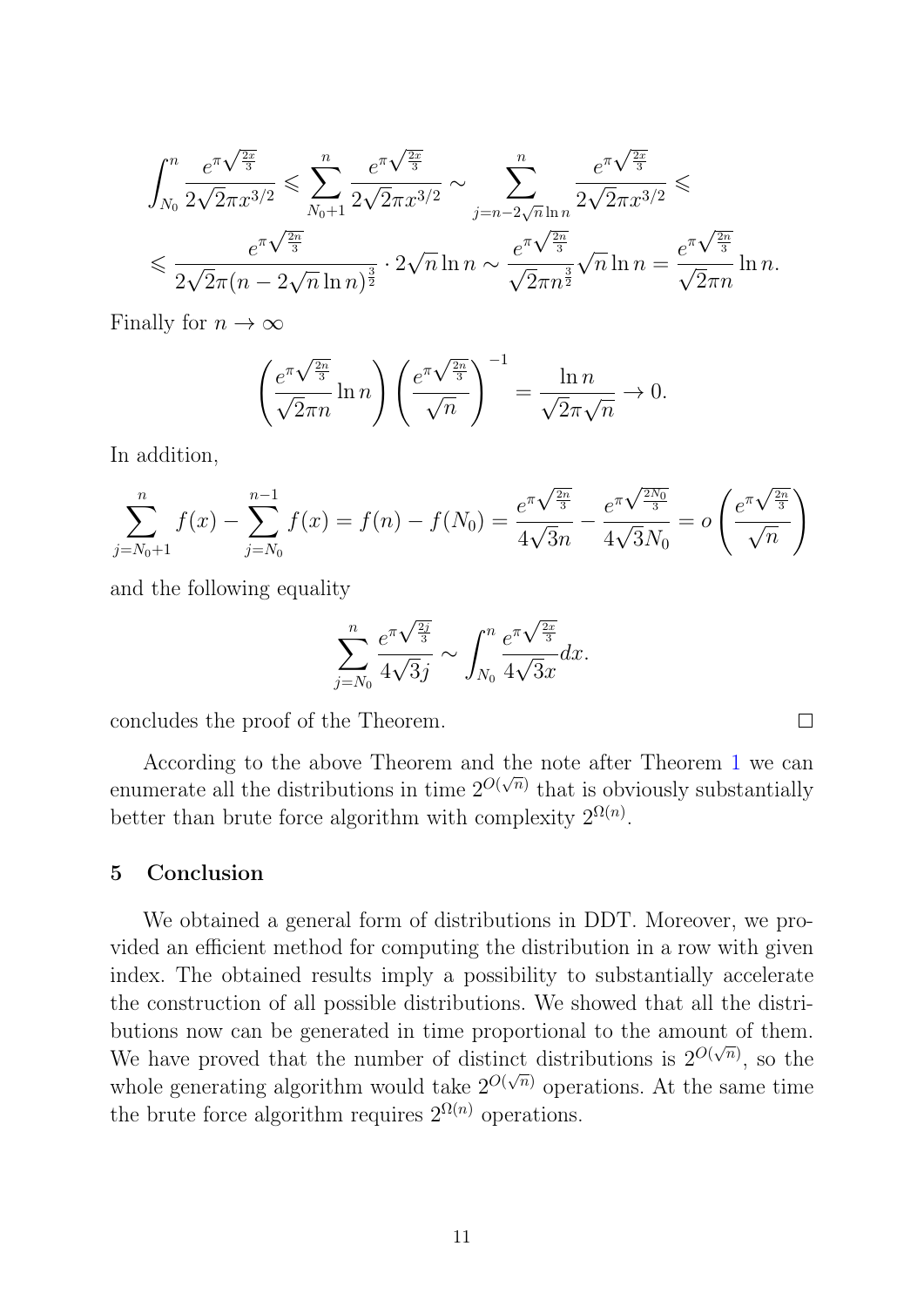#### References

- <span id="page-11-0"></span>[1] GOST 28147-89. National Standard of the USSR. Cryptographic Protection for Data Processing System, (in Russian).
- <span id="page-11-1"></span>[2] GOST R 34.12-2015. National Standard of the Russian Federation. Cryptographic Data Security. Block Ciphers, (in Russian).
- <span id="page-11-2"></span>[3] Lipmaa H., Moriai S., "Efficient Algorithms for Computing Differential Properties of Addition", Fast Software Encryption, ed. Matsui M., 2002, 336-350.
- <span id="page-11-4"></span>[4] Kelleher J., O'Sullivan B., "Generating All Partitions: A Comparison Of Two Encodings",  $\emph{CoRR}, \textbf{abs}/\textbf{0909.2331}$  (2009), arXiv: <http://arxiv.org/abs/0909.2331>.
- <span id="page-11-5"></span>[5] Hardy G. H., Ramanujan S., "Asymptotic Formulæ in Combinatory Analysis", Proceedings of the London Mathematical Society, s2-17:1, 75–115.

## Appendix

#### <span id="page-11-3"></span>A The proof of Lemma [1](#page-1-0)

Let us find a rule by which, knowing the form of matrix  $P_n$  for some n, we can construct such a matrix for  $P_{n+1}$ . Write down all variables, setting two most significant bits apart:

$$
x = x_n \cdot 2^n + x_{n-1} \cdot 2^{n-1} + \hat{x},
$$
  
\n
$$
y = y_n \cdot 2^n + y_{n-1} \cdot 2^{n-1} + \hat{y},
$$
  
\n
$$
\Delta x = \Delta x_n \cdot 2^n + \Delta x_{n-1} \cdot 2^{n-1} + \Delta \hat{x},
$$
  
\n
$$
\Delta f = \Delta f_n \cdot 2^n + \Delta f_{n-1} \cdot 2^{n-1} + \Delta \hat{f},
$$

where

$$
x, y, \Delta x, \Delta f \in \{0, ..., 2^{n+1} - 1\},
$$
  
\n $x_n, \Delta y_n, \Delta x_n, \Delta f_n \in \{0, 1\},$   
\n $x_{n-1}, \Delta y_{n-1}, \Delta x_{n-1}, \Delta f_{n-1} \in \{0, 1\},$   
\n $\hat{x}, \hat{y}, \Delta \hat{x}, \Delta \hat{f} \in \{0, ..., 2^{n-1} - 1\}.$ 

Besides, denote

$$
m_k(a, b, c) = \begin{cases} 0, & \text{if } a + b + c < 2^k, \\ 1, & \text{if } a + b + c \geq 2^k, \end{cases}
$$

the function that returns a carry bit of addition  $a+b+c$  modulo  $2^k$ . We also denote  $m_k(a, b) = m_k(a, b, 0)$ . In addition let us note that  $m_1(a, b) = a \& b$ and  $m_1(a, b, c) = a \& b \lor a \& c \lor b \& c$  (the last is called the "majority" function).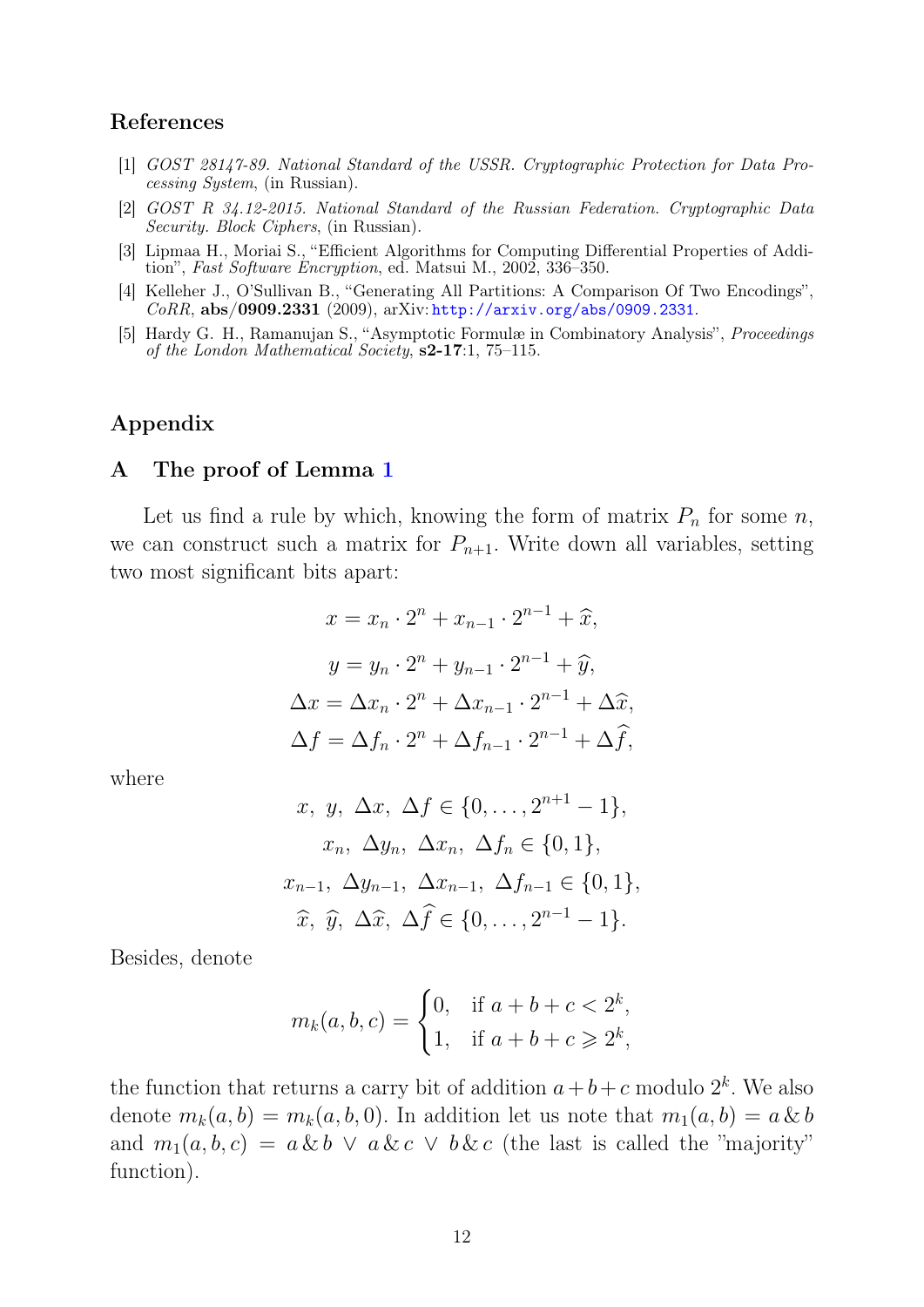Let us denote

$$
c = m_{n-1}(\widehat{x}, \widehat{y}),
$$
  

$$
c_{\Delta} = m_{n-1}(\widehat{x} \oplus \Delta \widehat{x}, \widehat{y}).
$$

So let us rewrite the first part of expression [\(1\)](#page-0-0) in more detail:

$$
(x + \Delta x) \boxplus_{n+1} y = [(\hat{x} \oplus \Delta \hat{x}) \boxplus_{n-1} \hat{y}] +
$$
  
+ 
$$
[c_{\Delta} \oplus ((x_{n-1} \oplus \Delta x_{n-1}) + y_{n-1})] \cdot 2^{n-1} + [(x_n \oplus \Delta x_n) + y_n] \cdot 2^n =
$$
  
= 
$$
[(\hat{x} \oplus \Delta \hat{x}) \boxplus_{n-1} \hat{y}] + [c_{\Delta} \oplus ((x_{n-1} \oplus \Delta x_{n-1}) \oplus y_{n-1})] \cdot 2^{n-1} +
$$
  
+ 
$$
[m_1(c_{\Delta}, x_{n-1} \oplus \Delta x_{n-1}, y_{n-1}) \oplus ((x_n \oplus \Delta x_n) \oplus y_n)] \cdot 2^n.
$$

Similarly, we get

$$
x \boxplus_{n+1} y = (\widehat{x} \boxplus_{n-1} \widehat{y}) + (c \oplus x_{n-1} \oplus y_{n-1}) \cdot 2^{n-1} + [m_1(c, x_{n-1}, y_{n-1}) \oplus (x_n \oplus y_n)] \cdot 2^n.
$$

Then the equation [\(1\)](#page-0-0) can be rewritten as

$$
\Delta f = [(\widehat{x} \boxplus_{n-1} \widehat{y}) \oplus ((\widehat{x} \oplus \Delta \widehat{x}) \boxplus_{n-1} \widehat{y})] + (\Delta x_{n-1} \oplus c \oplus c_{\Delta}) \cdot 2^{n-1} + [\Delta x_n \oplus m_1(c_{\Delta}, x_{n-1} \oplus \Delta x_{n-1}, y_{n-1}) \oplus m_1(c, x_{n-1}, y_{n-1})] \cdot 2^n.
$$

Let us denote

$$
\varphi(\widehat{x},\widehat{y},\Delta\widehat{x}) = [(\widehat{x}\boxplus_{n-1}\widehat{y}) \oplus ((\widehat{x}\oplus \Delta\widehat{x})\boxplus_{n-1}\widehat{y})].
$$

Hence, the equation  $(1)$  is equivalent to the following system:

$$
c = m_{n-1}(\hat{x}, \hat{y}),\tag{9}
$$

$$
c_{\Delta} = m_{n-1}(\hat{x} \oplus \Delta \hat{x}, \hat{y}),
$$
  
\n
$$
\varphi(\hat{x}, \hat{y}, \Delta \hat{x}) = \Delta \hat{f},
$$
  
\n(10)  
\n(11)

$$
\varphi(\widehat{x}, \widehat{y}, \Delta \widehat{x}) = \Delta \widehat{f},\tag{11}
$$

$$
c \oplus c_{\Delta} = \underbrace{\Delta f_{n-1} \oplus \Delta x_{n-1}}_{z_{n-1}},\tag{12}
$$

$$
m_1(c_{\Delta}, x_{n-1} \oplus \Delta x_{n-1}, y_{n-1}) \oplus m_1(c, x_{n-1}, y_{n-1}) = \underbrace{\Delta f_n \oplus \Delta x_n}_{z_n}.
$$
 (13)

Let us fix  $\Delta x$  and  $\Delta f$  modulo  $2^{n+1}$ . We denote the set of solutions  $(x, y)$  of the equation [\(1\)](#page-0-0) modulo  $2^k$ , where  $x, y \in \{0, \ldots, 2^k-1\}$  by  $M_k$ . Obviously,  $M_{n-1}$  is a set of solutions of equations  $(9)$ – $(11)$ ,  $M_n$  — solutions of equations  $(9)-(12)$  $(9)-(12)$  $(9)-(12)$  and  $M_{n+1}$  – of equations  $(9)-(13)$  $(9)-(13)$ . Additionally, we introduce two additional sets:  $\widehat{U}_{n-1}$  is the set of solutions  $(\widehat{x}, \widehat{y})$  of the system [\(9\)](#page-11-3)–[\(12\)](#page-11-3) and  $\widehat{U}_{n-1}^{(c)}$  for  $c \in \{0,1\}$  is a subset of  $\widehat{U}_{n-1}$  where  $m_{n-1}(\widehat{x}, \widehat{y}) = c$ .<br>We will true find sets  $(x - y + \widehat{z}, \widehat{y})$  satisfying sondition

We will try to find sets  $(x_{n-1}, y_{n-1}, c, c_{\Delta})$  satisfying conditions [\(12\)](#page-11-3), [\(13\)](#page-11-3).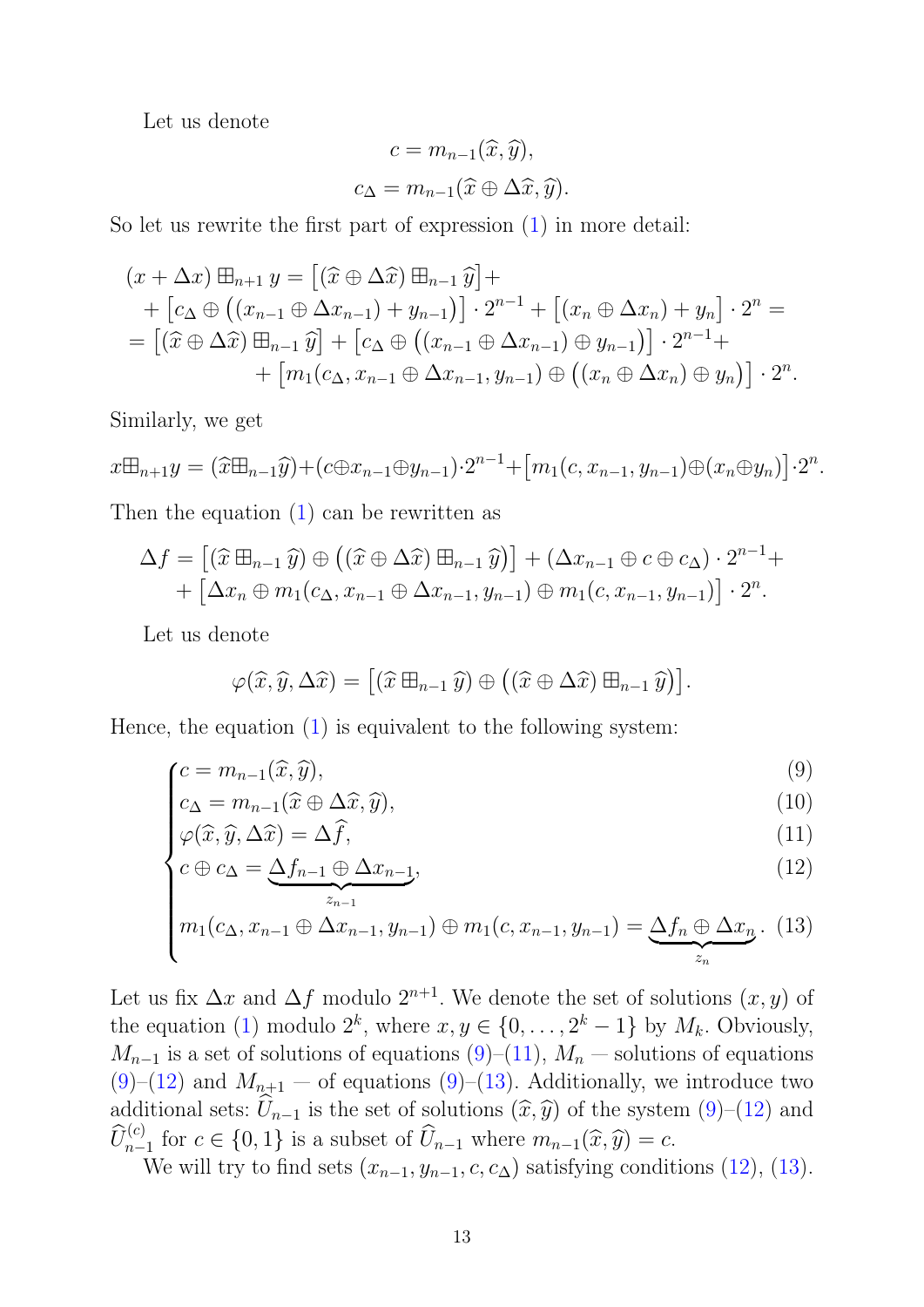But noting that  $c_{\Delta} = c \oplus z_{n-1}$  we will search for solutions  $(x_{n-1}, y_{n-1}, c)$  of equation

<span id="page-13-0"></span>
$$
m_1(c \oplus z_{n-1}, x_{n-1} \oplus \Delta x_{n-1}, y_{n-1}) \oplus m_1(c, x_{n-1}, y_{n-1}) = z_n.
$$
 (14)

Depending on values of  $x_{n-1}$  and  $y_{n-1}$  this equation may be rewritten as

| $x_{n-1}$ $y_{n-1}$ $(14)$ |                                                                                         |
|----------------------------|-----------------------------------------------------------------------------------------|
|                            | $0 \mid m_1((c \oplus z_{n-1}), \Delta x_{n-1}, 0) \oplus m_1(0, 0, c) = z_n,$          |
|                            | $1 \mid m_1((c \oplus z_{n-1}), \Delta x_{n-1}, 1) \oplus m_1(0, 1, c) = z_n,$          |
|                            | $0 \mid m_1((c \oplus z_{n-1}), 1 \oplus \Delta x_{n-1}, 0) \oplus m_1(1, 0, c) = z_n,$ |
|                            | $1 \mid m_1((c \oplus z_{n-1}), 1 \oplus \Delta x_{n-1}, 1) \oplus m_1(1, 1, c) = z_n.$ |

Or, equivalently,

$$
\begin{array}{c|c}\nx_{n-1} & y_{n-1} & (14) \\
\hline\n0 & 0 & (c \oplus z_{n-1}) \cdot \Delta x_{n-1} = z_n, \\
0 & 1 & [(c \oplus z_{n-1}) \cdot \Delta x_{n-1} \vee (c \oplus z_{n-1}) \vee \Delta x_{n-1}] \oplus c = z_n, \\
1 & 0 & (c \oplus z_{n-1}) \cdot (1 \oplus \Delta x_{n-1}) \oplus c = z_n, \\
1 & 1 & [(c \oplus z_{n-1}) \cdot (1 \oplus \Delta x_{n-1}) \vee (c \oplus z_{n-1}) \vee (1 \oplus \Delta x_{n-1})] \oplus 1 = z_n.\n\end{array}
$$

Finally, simplifying, we obtain

$$
\begin{array}{c|c|c}\nx_{n-1} & y_{n-1} & (14) \\
\hline\n0 & 0 & (c \oplus z_{n-1}) \cdot \Delta x_{n-1} = z_n, \\
0 & 1 & (c \oplus z_{n-1}) \vee \Delta x_{n-1} = z_n \oplus c, \\
1 & 0 & (c \oplus z_{n-1}) \cdot \Delta \overline{x_{n-1}} = z_n \oplus c, \\
1 & 1 & (c \oplus z_{n-1}) \vee \Delta \overline{x_{n-1}} = \overline{z_n}.\n\end{array}
$$

Let us consider two cases,  $\Delta x_{n-1} = 0$  and  $\Delta x_{n-1} = 1$ , separately. In the first case we see:

| $x_{n-1}$ $y_{n-1}$ $(14)$ |                                                                                        |
|----------------------------|----------------------------------------------------------------------------------------|
|                            |                                                                                        |
|                            | $0 = z_n,$<br>$c \oplus z_{n-1} = z_n \oplus c,$<br>$c \oplus z_{n-1} = z_n \oplus c,$ |
|                            |                                                                                        |
|                            | $1=\overline{z_n}.$                                                                    |

That is, in fact we have only two conditions:

$$
z_n=0, \ z_{n-1}=z_n.
$$

Thus, depending on the values  $z_{n-1}$  and  $z_n$  (that is, on the values of  $\Delta x$  and  $\Delta f$ ) the equation [\(14\)](#page-13-0) may have a varying number of solutions  $\sigma(z_{n-1}, z_n)$ :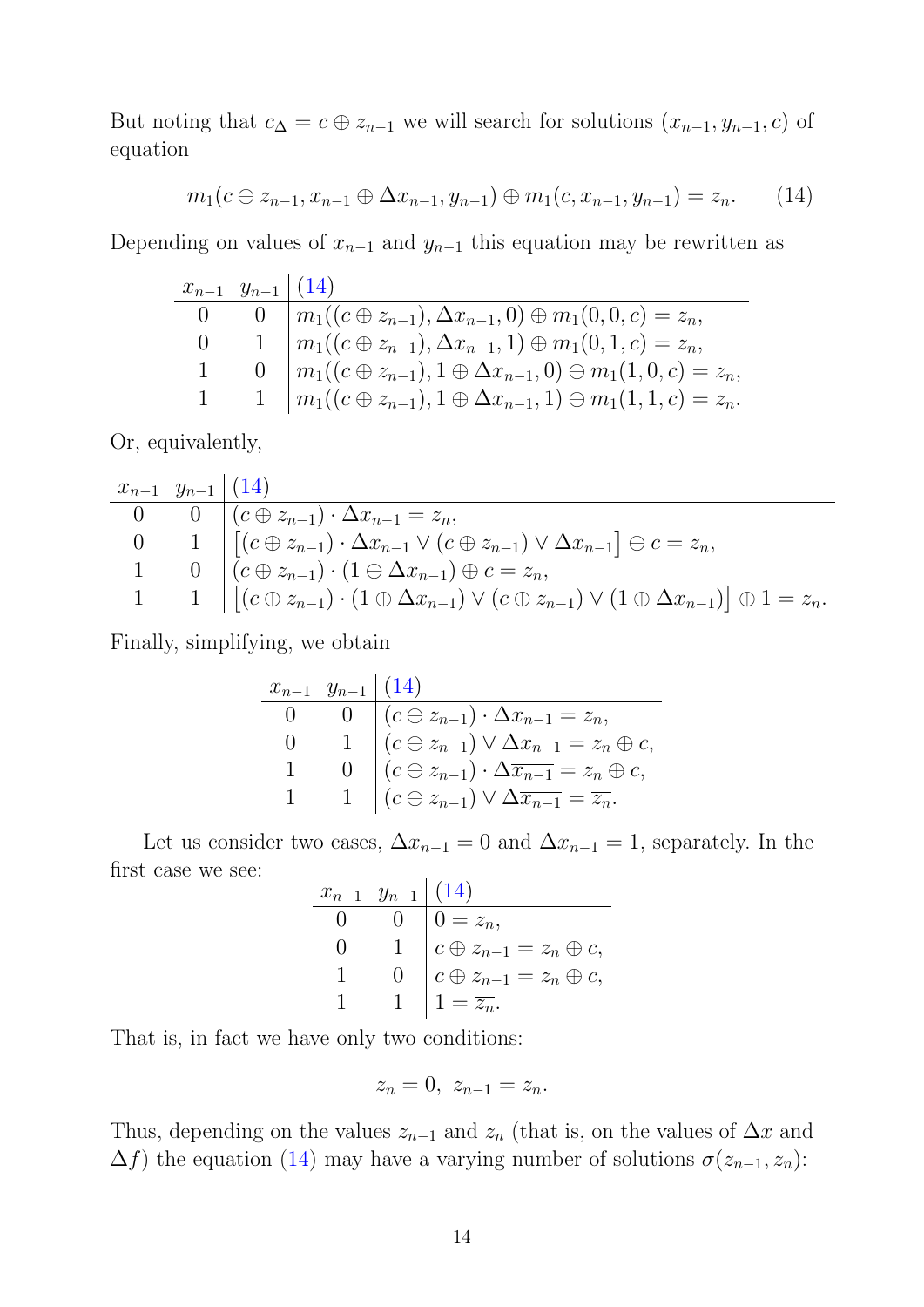- 1. if  $z_{n-1} = z_n = 0$ , then  $\sigma(z_{n-1}, z_n) = 4$ ,
- 2. if  $z_{n-1} = 1, z_n = 0$ , then  $\sigma(z_{n-1}, z_n) = 2$ ,
- 3. if  $z_{n-1} = z_n = 1$ , then  $\sigma(z_{n-1}, z_n) = 2$ ,
- 4. if  $z_{n-1} = 0, z_n = 1$ , then  $\sigma(z_{n-1}, z_n) = 0$ .

That is, the solution set is  $\varepsilon \times \{0, 1\}$ , where  $\varepsilon$  is a set of zero, two or four pairs  $(x_{n-1}, y_{n-1})$ .

In the case of  $\Delta x_{n-1} = 1$  the equation [\(14\)](#page-13-0) has more complex form:

$$
\begin{array}{c|c|c}\nx_{n-1} & y_{n-1} & (14) \\
\hline\n0 & 0 & c \oplus z_{n-1} = z_n, \\
0 & 1 & 1 = z_n \oplus c, \\
1 & 0 & 0 = z_n \oplus c, \\
1 & 1 & c \oplus z_{n-1} = \overline{z_n},\n\end{array}
$$

which is equivalent to:

$$
c=z_{n-1}\oplus z_n, \ c=z_n\oplus 1, \ c=z_n, \ c=z_{n-1}\oplus z_n\oplus 1.
$$

It is obvious that at any values  $z_{n-1}, z_n \in \{0,1\}$  exactly two of these conditions will be fulfilled, since up to the permutation they are equivalent to conditions

$$
c = 0, \ c = 0, \ c = 1, \ c = 1.
$$

So the solution set in this case is  $({\varepsilon}' \times \{0\}) \cup ({\varepsilon}'' \times \{1\})$ , where  ${\varepsilon}', {\varepsilon}''$  are sets of pairs  $(x_{n-1}, y_{n-1}), |\varepsilon'| = |\varepsilon''| = 2.$ 

Let us introduce the function

$$
S_k(T, \alpha, \beta) = \{ (x + \alpha \cdot 2^k, y + \beta \cdot 2^k) \mid (x, y) \in T \},
$$

where T is a set of pairs  $(x, y)$  for some  $x, y \in \{0, \ldots, 2^k-1\}$ . It is easy to see that for each T holds  $|S_k(T, \alpha, \beta)| = |T|$ . Denote

$$
\Psi = \left\{ (x_{n-1}, y_{n-1}, c) \mid x_{n-1}, y_{n-1}, c \in \{0, 1\}, (x_{n-1}, y_{n-1}, c) \right\}
$$
  
are solutions of the equation (14).

We note that in the above notation

$$
M_n = \bigsqcup_{x_{n-1}, y_{n-1} \in \{0, 1\}} S_{n-1}(\widehat{U}_{n-1}, x_{n-1}, y_{n-1}),
$$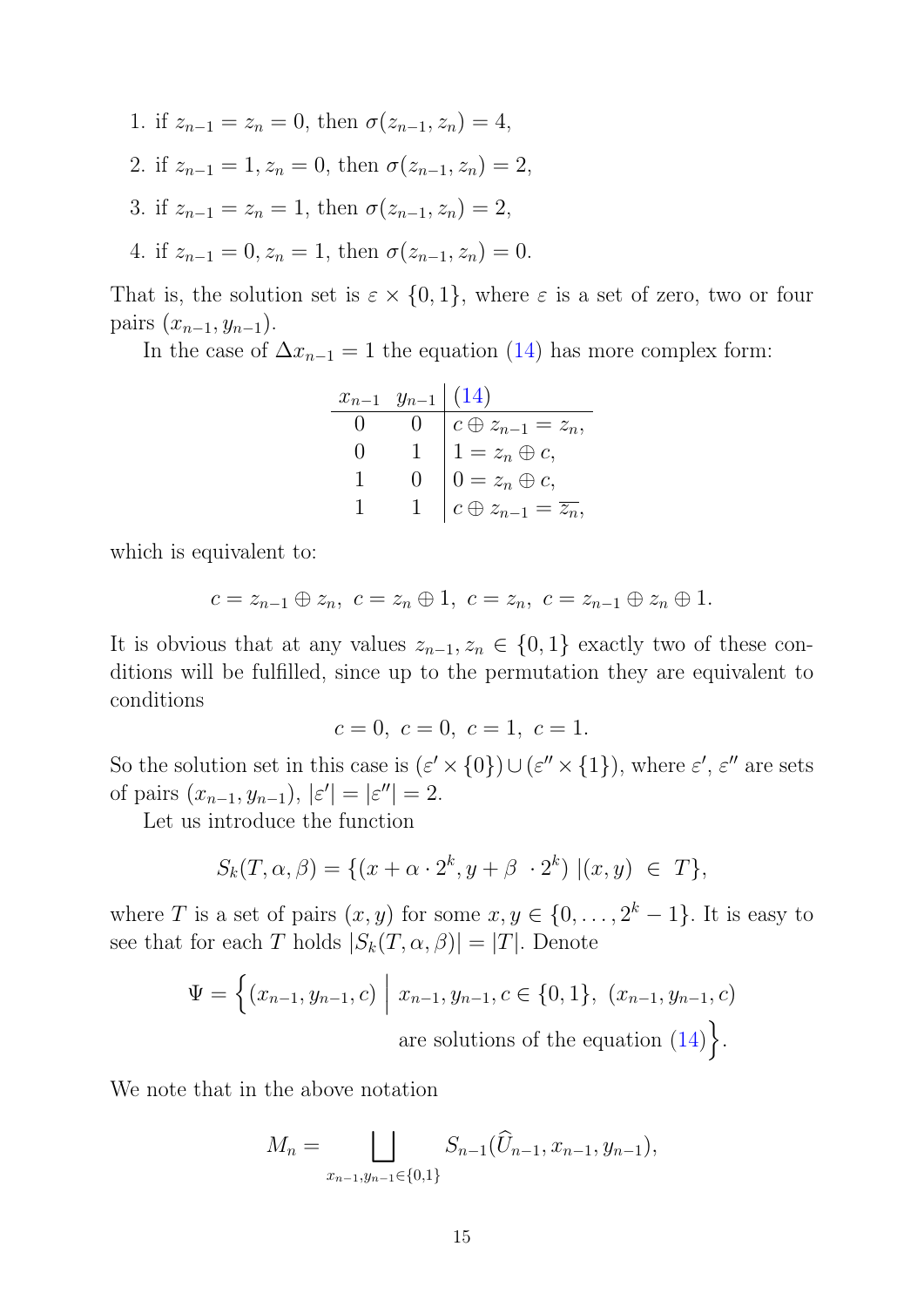$$
M_{n+1} = \bigsqcup_{x_n, y_n \in \{0, 1\}} \bigsqcup_{(x_{n-1}, y_{n-1}, c) \in \Psi} S_n(S_{n-1}(\widehat{U}_{n-1}^{(c)}, x_{n-1}, y_{n-1}), x_n, y_n).
$$

Furthermore,

$$
|M_n| = 4|U_{n-1}|,
$$
  
\n
$$
|M_{n+1}| = 4 \sum_{(x_{n-1}, y_{n-1}, c) \in \Psi} |\widehat{U}_{n-1}^{(c)}|,
$$
  
\n
$$
\widehat{U}_{n-1} = \widehat{U}_{n-1}^{(0)} \bigsqcup \widehat{U}_{n-1}^{(1)}.
$$

That is,

$$
\frac{|M_{n+1}|}{|M_n|} = \frac{\sum_{(x_{n-1}, y_{n-1}, c) \in \Psi} |\widehat{U}_{n-1}^{(c)}|}{|\widehat{U}_{n-1}|} = \begin{cases} \frac{\sum_{\Psi} |\widehat{U}_{n-1}|}{|\widehat{U}_{n-1}|}, & \text{if } \Delta x_{n-1} = 0, \\ \frac{2|\widehat{U}_{n-1}^{(0)}| + 2|\widehat{U}_{n-1}^{(1)}|}{|\widehat{U}_{n-1}|}, & \text{if } \Delta x_{n-1} = 1, \\ \frac{2|\widehat{U}_{n-1}|}{|\widehat{U}_{n-1}|}, & \Delta x_{n-1} = 0, \end{cases}
$$

$$
= \begin{cases} |\Psi|, & \Delta x_{n-1} = 0, \\ \frac{2|\widehat{U}_{n-1}|}{|\widehat{U}_{n-1}|}, & \Delta x_{n-1} = 1, \end{cases} = \begin{cases} \sigma(z_{n-1}, z_n), & \Delta x_{n-1} = 0, \\ 2, & \Delta x_{n-1} = 1, \end{cases}
$$

<span id="page-15-0"></span>Lemma [1](#page-1-0) is proved.

## B The proof of Lemma [3](#page-8-0)

We will show that for any  $\varepsilon > 0$  and  $n \geq N$  for some number N, the inequality  $\frac{F(n)}{G(n)} \leq 1 + \varepsilon$  holds. By the assumption of Lemma,  $\frac{f(k)}{g(k)} \leq 1 + \frac{\varepsilon}{2}$  for all  $k \geq N_1$  for some number  $N_1$ . Equivalently, for all  $k \geq N_1$  holds  $f(k) \leqslant (1 + \frac{\varepsilon}{2})g(k)$ . Then

$$
F(n) = \sum_{k=1}^{n} f(k) = \sum_{k=1}^{N_1 - 1} f(k) + \sum_{k=N_1}^{n} f(k) \le \sum_{k=1}^{N_1 - 1} f(k) + \left(1 + \frac{\varepsilon}{2}\right) \sum_{k=N_1}^{n} g(k) =
$$
  
= 
$$
\sum_{k=1}^{N_1 - 1} f(k) - \left(1 + \frac{\varepsilon}{2}\right) \sum_{k=1}^{N_1 - 1} g(k) + \left(1 + \frac{\varepsilon}{2}\right) \sum_{k=1}^{n} g(k) =
$$
  
= 
$$
\sum_{k=1}^{N_1 - 1} \left( f(k) - \left(1 + \frac{\varepsilon}{2}\right) g(k) \right) + \left(1 + \frac{\varepsilon}{2}\right) G(n).
$$

That is, for all  $n \geq N_1$  for some number  $N_1$ 

$$
F(n) \leqslant \left(1 + \frac{\varepsilon}{2}\right)G(n) + c.
$$